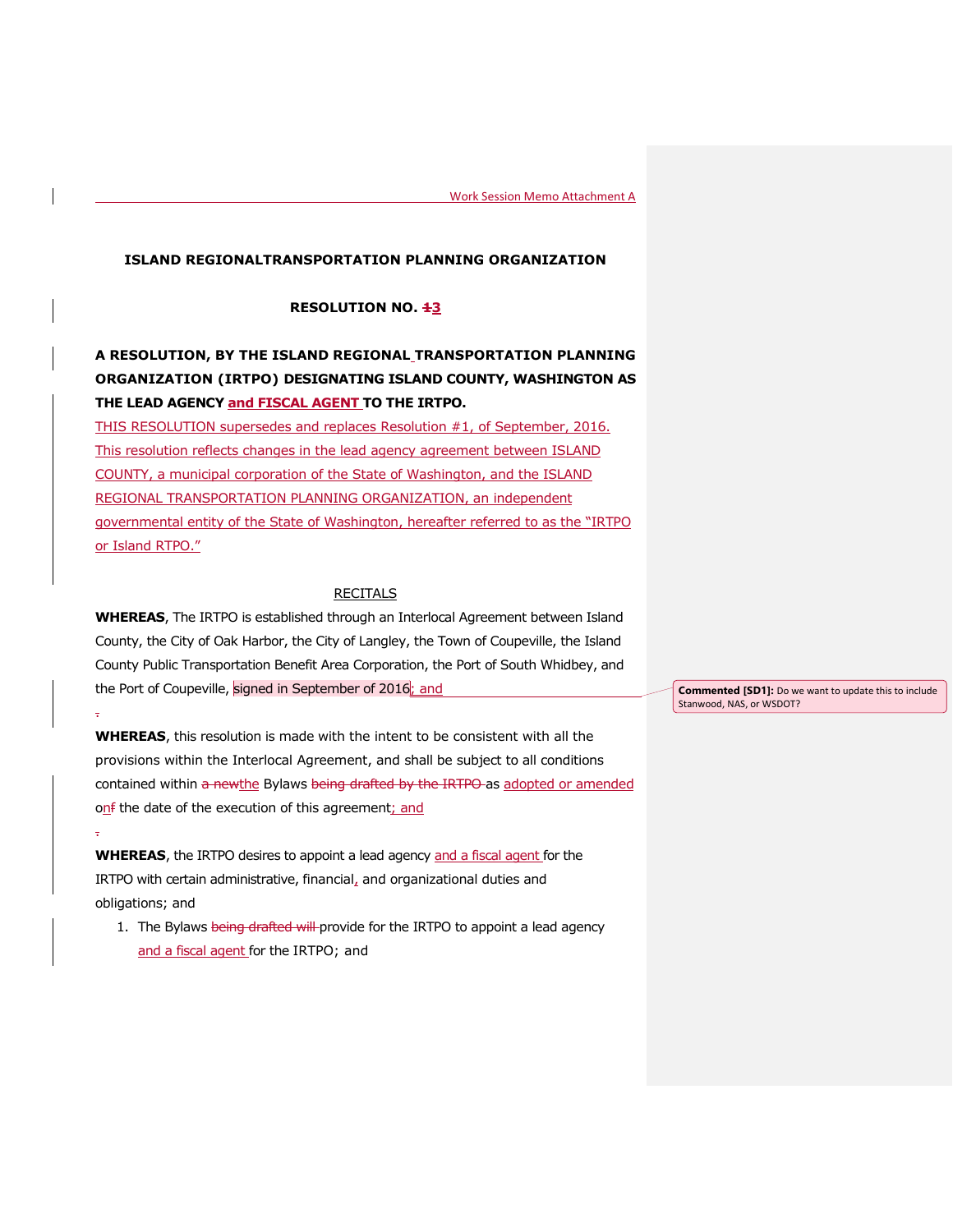- 2. Island County desires to serve in that the capacity of both lead agency and fiscal agent for the IRTPO; and
- 3. Island County possesses the necessary qualifications to serve as both the lead agency and fiscal agent for the IRTPO including the ability to:
	- a. Perform its duties and obligations as set forth in the Interlocal Agreement and the IRTPO's Bylaws, once approved, in good faith.
	- b. Administer contracts, budgeting, accounting and financial transactions, and all administrative, personnel and operational aspects of the IRTPO, as provided for in the Interlocal Agreement and Bylaws.
	- c. Conduct activities in accordance with the direction of the IRTPO's Executive Board and consistent with all applicable state and federal requirements.
	- d. Structure activities to perform the work plan as outlined within the Island RTPO's Unified Planning Work Program, as adopted by the Executive Board.
	- e. Submit to the IRTPO's Executive Board for approval all contracts, grant applications, and planning documents and programs.
	- f. Coordinateing activities between the IRTPO, its member agencies and any third parties.

NOW, THEREFORE, the IRTPO resolves to designate Island County, Washington as both the lead agency and fiscal agent to the IRTPO effective as of the date Island County executes its own, separate resolution to serve as lead agency and fiscal agent to the IRTPO.

The Parties agree as follows regarding fiscal agency:

ONE: Island County agrees to perform various bookkeeping functions under the direction of the IRTPO Director, including tracking payables and receivables, paying bills, assisting in quarterly and annual financial reports, coordination with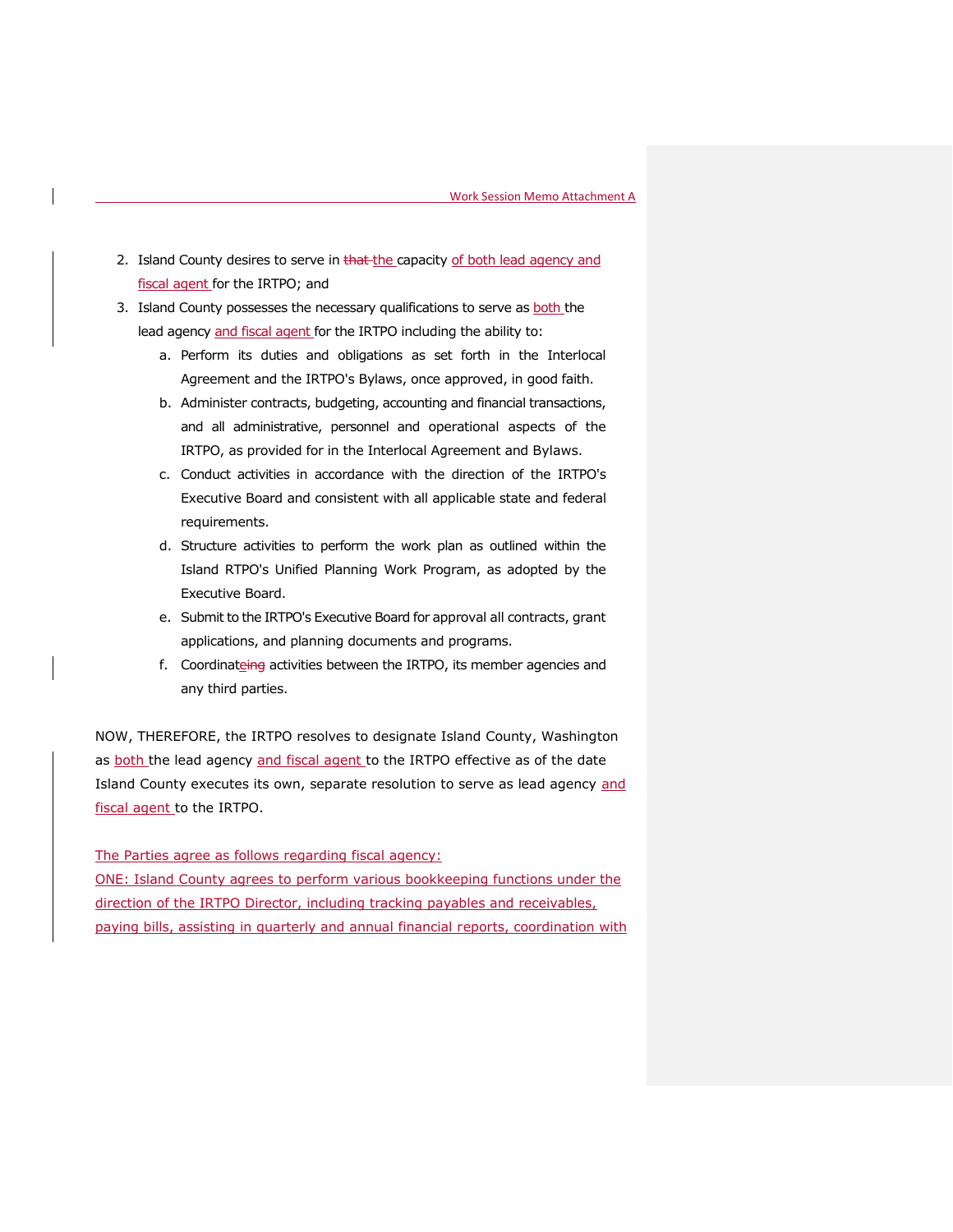WSDOT and other granting agencies, and assisting the IRTPO Director or Staff in preparation of the annual budget.

TWO: Island County will keep all IRTPO accounting procedures and monies in a separate fund. All expenses incurred on behalf of the IRTPO will be paid out of the IRPTO fund account. Because the IRTPO operates on a reimbursement basis, the fund may experience a negative balance from time to time. Island County agrees to cover the negative balance until outstanding funds can be reimbursed. In recognition of this service and other accounting services rendered, the IRTPO will compensate Island County 5% of the IRTPO's annual income, to include all income derived from grants for general operating and special projects, dues, donations, or other special allocations.

Payments will be made to Island County on a quarterly basis, or as needed to reimburse deficit spending, upon approval by the IRTPO Executive Board.

THREE: The term of this Agreement shall be a two-year period, beginning July  $1<sub>t</sub>$ 2020, regardless of the date of execution with Island County.

FOUR: This agreement shall automatically renew for an additional two-year term, unless either party provides the other a 60 day notice, in writing, of the need to renegotiate, amend, or terminate this agreement.

IN WITNESS WHEREOF, the duly authorized representative of each party execute this agreement.

Signed this \_\_\_ day of \_\_\_\_\_\_ 2020.